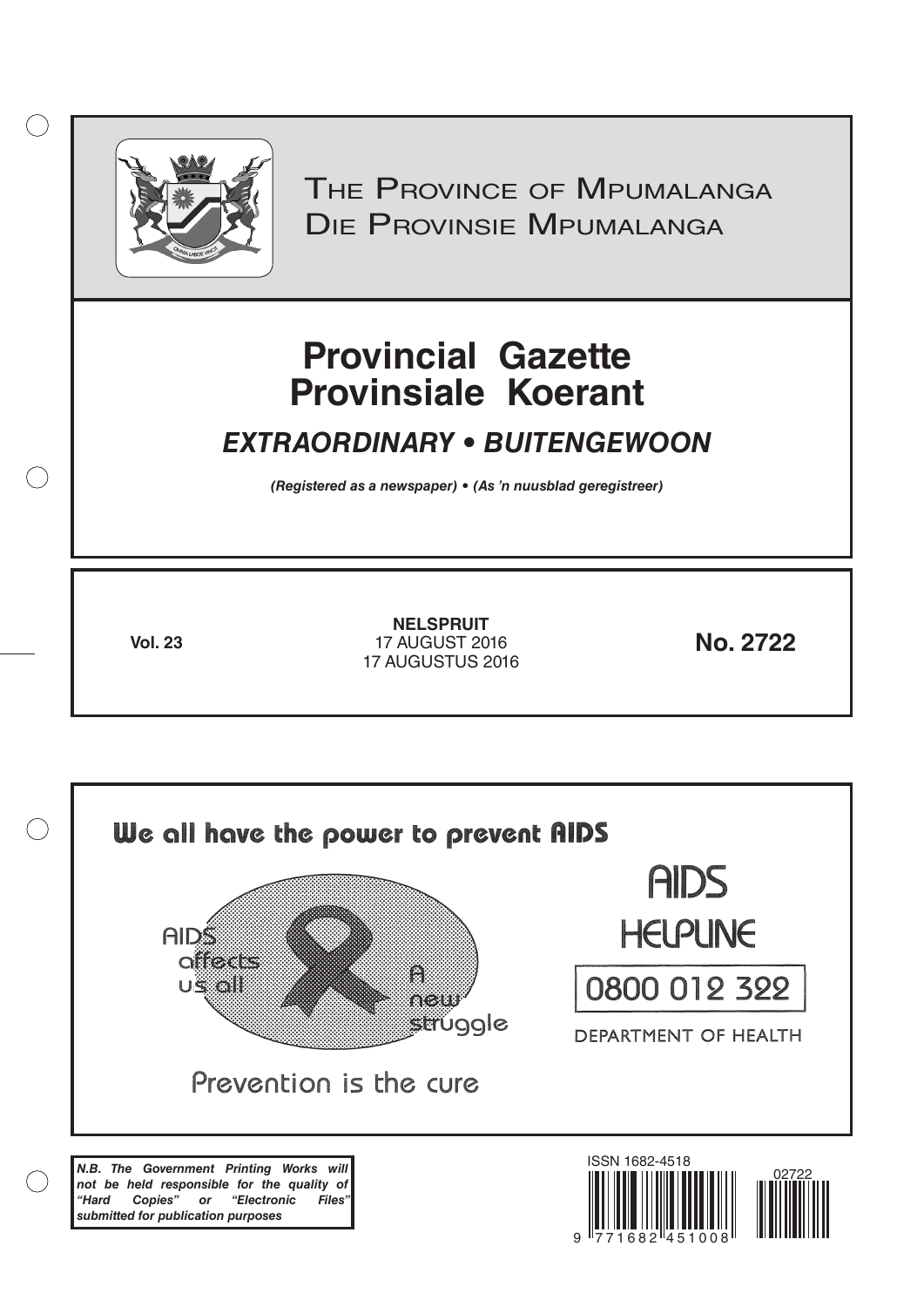This gazette is also available free online at **www.gpwonline.co.za**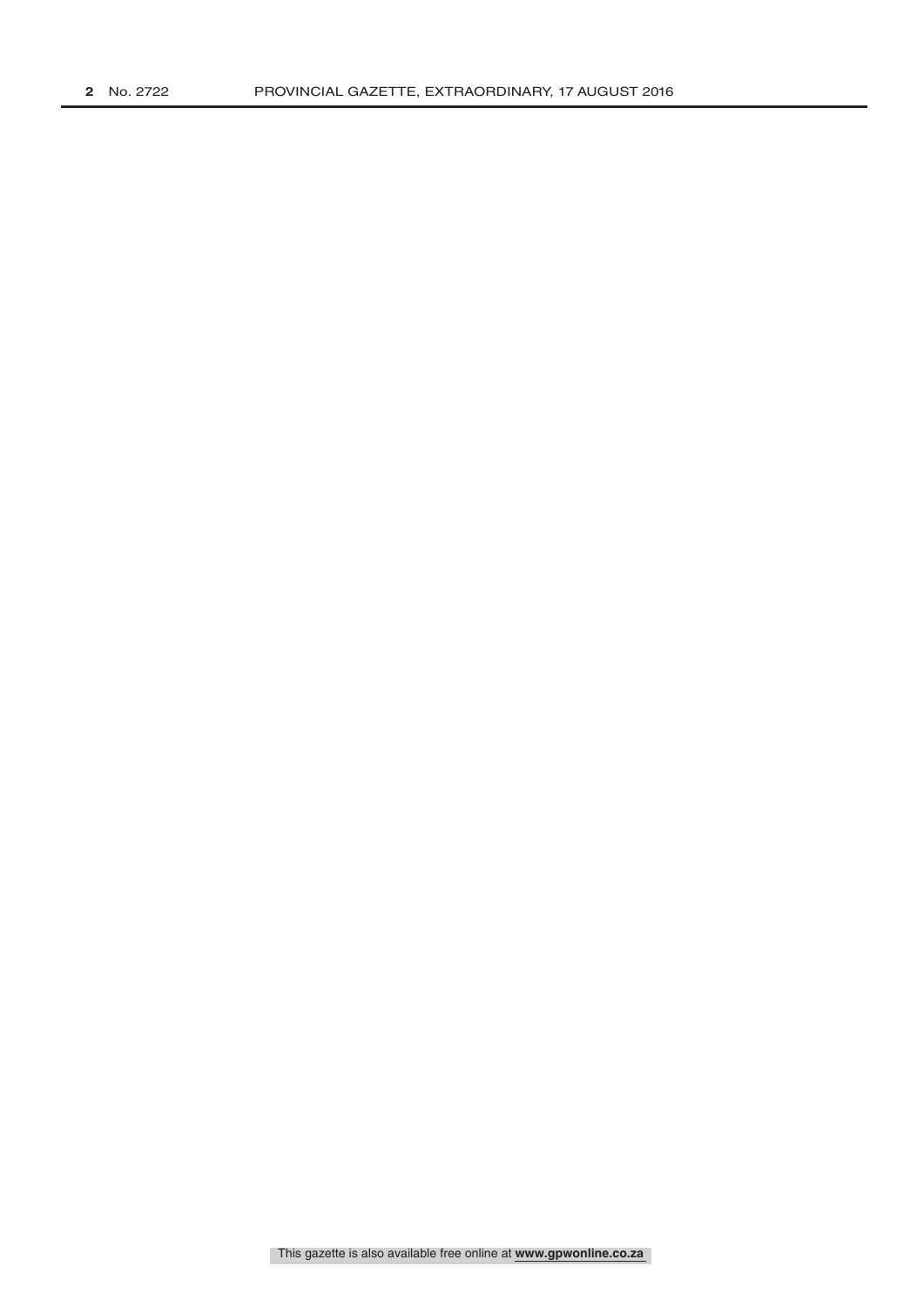### **IMPORTANT NOTICE:**

**The GovernmenT PrinTinG Works Will noT be held resPonsible for any errors ThaT miGhT occur due To The submission of incomPleTe / incorrecT / illeGible coPy.**

**no fuTure queries Will be handled in connecTion WiTh The above.**

#### **CONTENTS**

|     |                                                 | <i>Gazette Page</i> |     |
|-----|-------------------------------------------------|---------------------|-----|
|     |                                                 | No.                 | No. |
|     | <b>GENERAL NOTICES • ALGEMENE KENNISGEWINGS</b> |                     |     |
| 108 |                                                 |                     |     |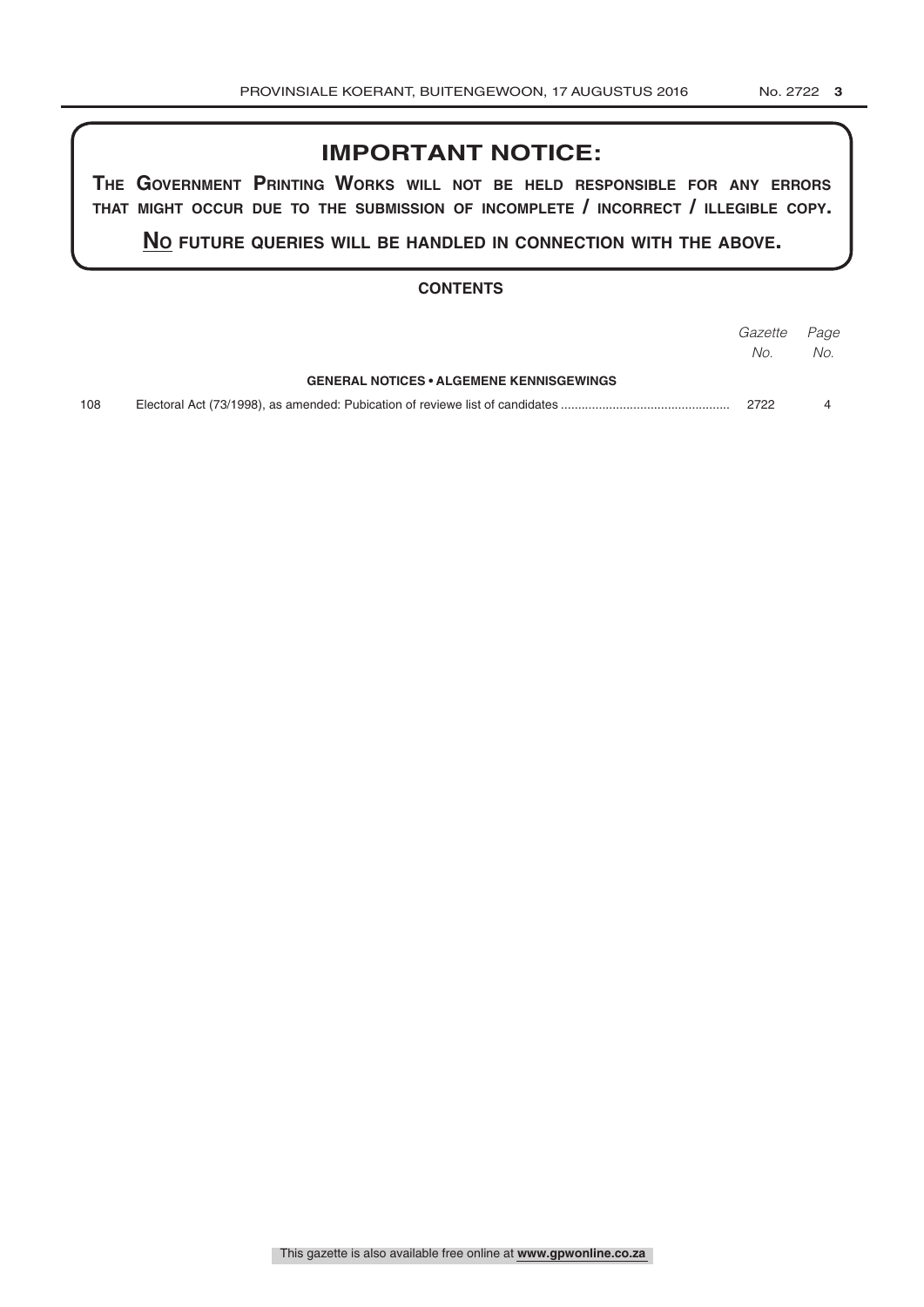#### General Notices • Algemene Kennisgewings

#### **NOTICE 108 OF 2016**

#### ELECTORAL ACT 73 of 1998, AS AMENDED

#### **PUBLICATION OF REVIEWED LIST OF CANDIDATES**

List of candidates reviewed by the political parties in question in accordance with item 21 of Schedule 1A to the Electoral Act, 1998 (Act No. 73 of 1998), as amended, are published in the Annexure in terms of item 22 of the said Schedule.

#### **MR LINDA JOHN MWALE SECRETARY TO THE MPUMALANGA PROVINCIAL LEGISLATURE**

Date: 16 August 2016

## **ANNEXURE**

| <b>Party</b>          |   | <b>African National Congress</b> |
|-----------------------|---|----------------------------------|
| List type             |   | <b>Provincial (Mpumalanga)</b>   |
| <b>Effective Date</b> | ÷ | <b>16 August 2016</b>            |

| <b>Position</b> | Last Name    | <b>Full Names</b> | <b>ID Number</b> |
|-----------------|--------------|-------------------|------------------|
| 1               | Shiba        | <b>Busisiwe</b>   | 650510 0264 086  |
| 2               | Moela        | Desmond           | 820515 5555 086  |
| 3               | Malinga      | <b>Thokozile</b>  | 741219 0285 080  |
| 4               | <b>Msibi</b> | Mandla            | 751214 5335 086  |
| 5               | Thumbathi    | Momotho           | 670612 0284 084  |
| 6               | Majuba       | <b>Bonakele</b>   | 680510 5806 083  |
|                 |              |                   |                  |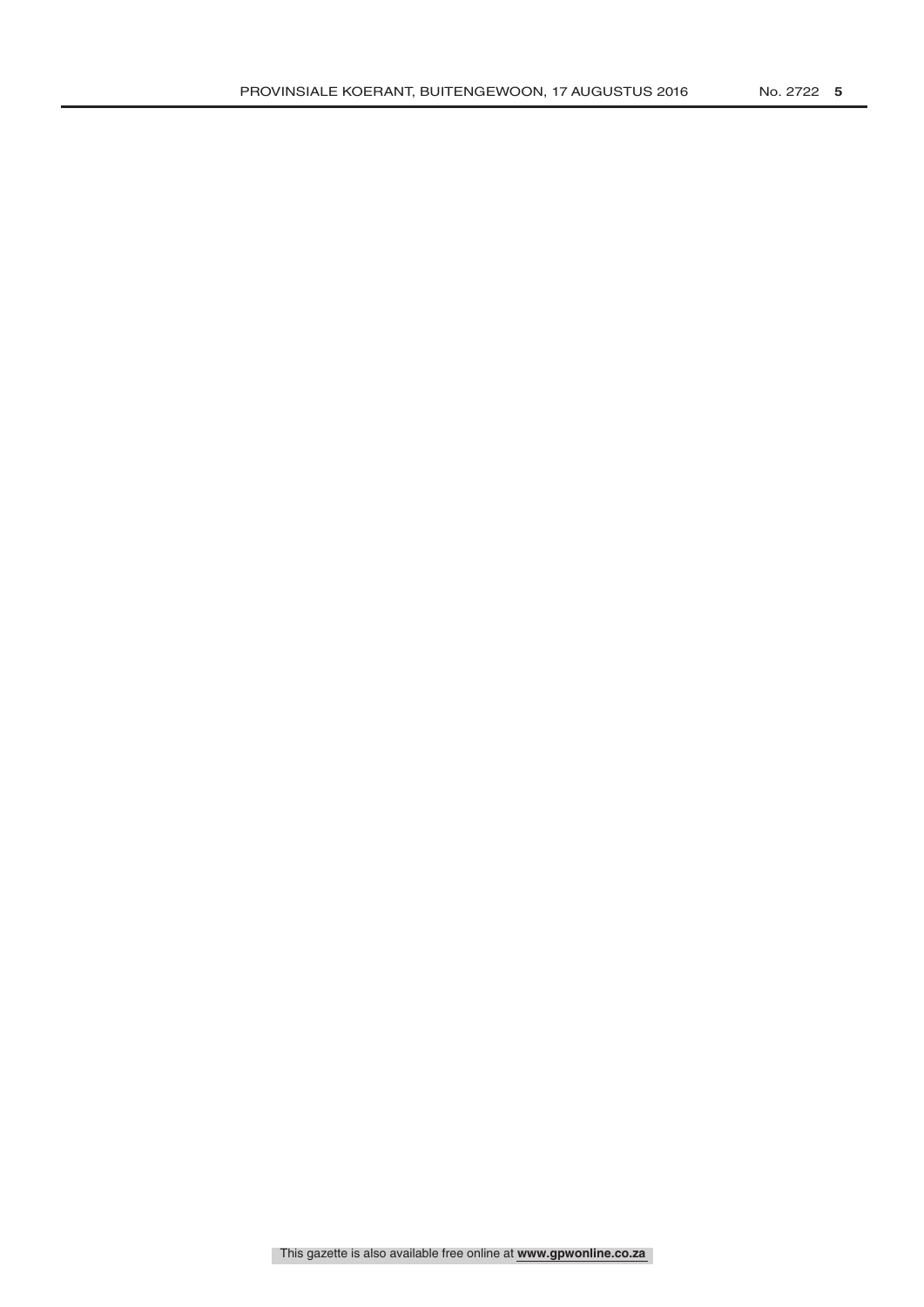This gazette is also available free online at **www.gpwonline.co.za**